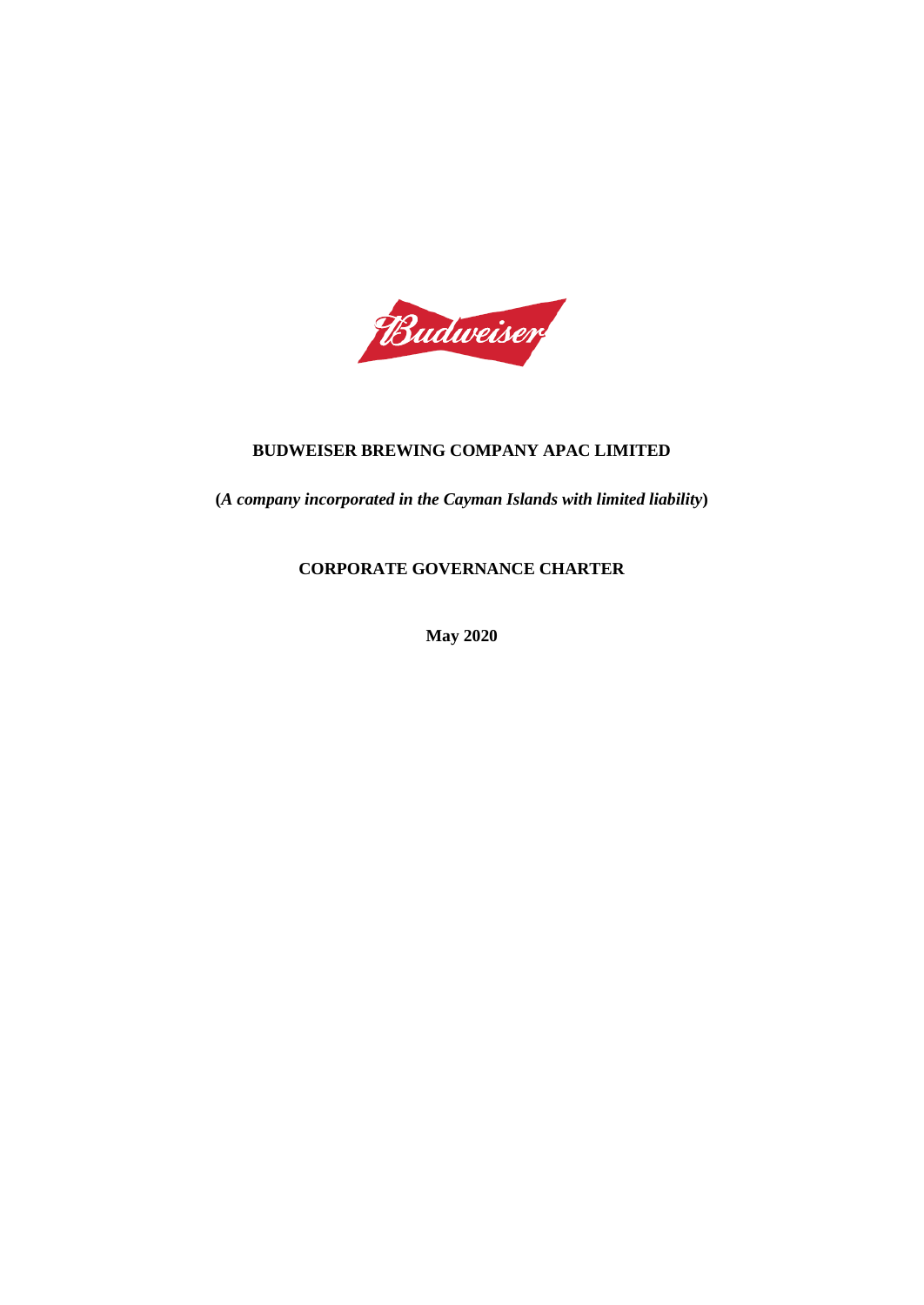# **TABLE OF CONTENTS**

## **CLAUSE**

#### **PAGE**

| 6. |  |
|----|--|
|    |  |
|    |  |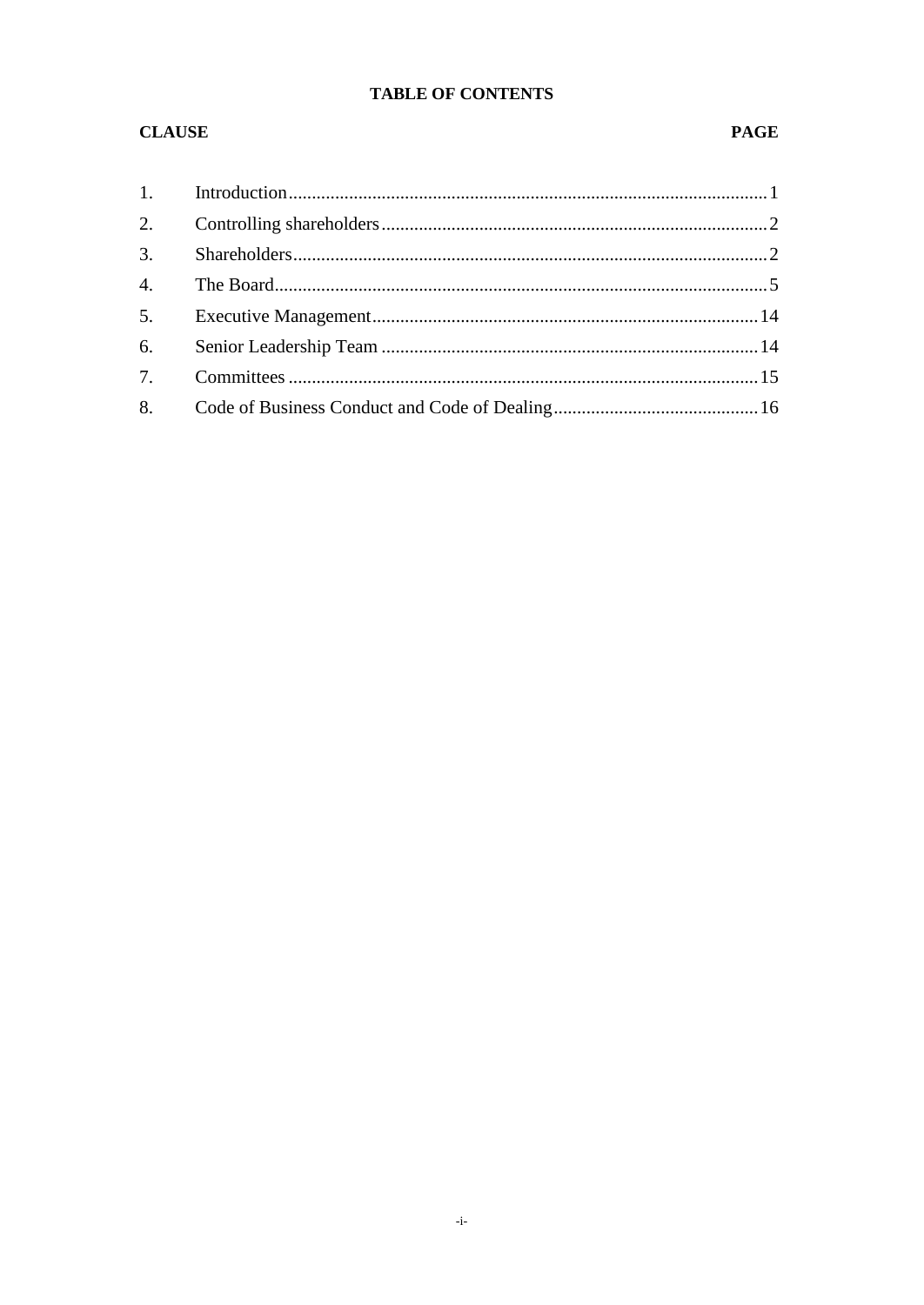#### <span id="page-2-0"></span>**1. Introduction**

Budweiser Brewing Company APAC Limited (the *Company*, together with its subsidiaries, the *Group*) is committed to achieving the highest standards of corporate governance. For the Company, the issue is two-fold. Corporate governance concerns both the effectiveness and the accountability of its board of directors (the *Directors* and together the *Board*).

Effectiveness, and therefore the quality of leadership and direction that the Board provides, is measured by performance which is ultimately reflected in enhanced shareholder value.

Accountability, including all the issues surrounding disclosure and transparency, is what provides legitimacy to the Board's actions. Shareholders elect Directors to run the Company on their behalf and the Board is accountable to shareholders for its actions.

As a company incorporated under Cayman Island law and whose shares (the *Shares*) are listed on the Stock Exchange of Hong Kong Limited (the *Stock Exchange*), the Company needs to comply with, *inter alia*

- the applicable laws and regulations in the Cayman Islands (the *Cayman Laws*);
- the applicable laws and regulations in Hong Kong (the *Hong Kong Laws*); and
- the Rules Governing the Listing of Securities of the Stock Exchange (the *Listing Rules*), including the Model Code for Securities Transactions by Directors of Listed Issuers (the *Model Code*) under Appendix 10 to the Listing Rules, Corporate Governance Code (the *CG Code*) under Appendix 14 to the Listing Rules and the Environmental, Social, Governance Reporting Guide (the *ESG Guide*) under Appendix 27 to the Listing Rules.

The Company adopts the Code of Business Conduct (supplemented by a global anti-corruption policy) of AB InBev and has adopted its own code of share dealing (the *Code of Dealing*).

This corporate governance charter (the *Charter*) aims at providing a transparent disclosure of the Company's governance, which is further detailed in the Company's articles of association (the *Articles of Association*, as amended and restated from time to time). It is understood that in the event of any inconsistency or discrepancy between the Cayman Laws/Hong Kong Laws/Listing Rules/Articles of Association and the Charter, the Cayman Laws/Hong Kong Laws/Listing Rules/Articles of Association shall prevail (as the case may be). The Charter is posted on the on the Company's website [\(http://www.budweiserapac.com\)](http://www.budweiserapac.com/) (the *Company's Website*) and will be periodically reviewed and updated as required.

In addition, the Company will include in its annual report a corporate governance statement with factual information with respect to its corporate governance and relevant modifications thereto as required under the Listing Rules and applicable legislation, together with details of executive remuneration and of relevant events that took place during the year.

Our dream is to *Bring People Together for a Better World*. In pursuing this dream, the Company strives to strike a balance between generating great business results and managing its environmental and social responsibilities. Sustainability is central to the Company's culture and embedded in the way the Company does business.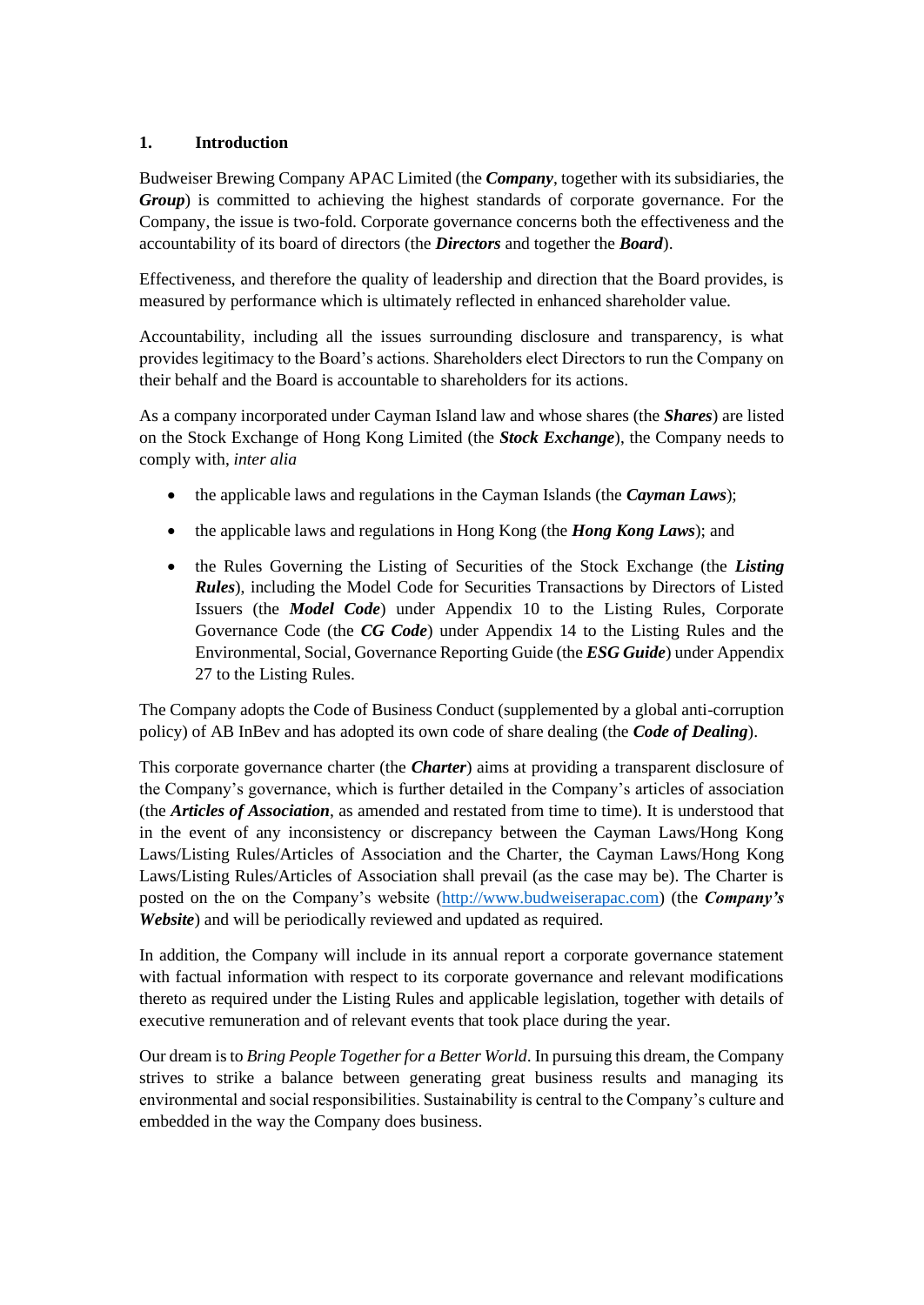In accordance with the ESG Guide, the Company also will also publish an environmental, social and governance report annually and which outlines its targets and progress made in, among other things, the following areas of our Better World agenda:

- smart drinking;
- environment;
- workplace safety; and
- community.

## <span id="page-3-0"></span>**2. Controlling shareholders**

## **2.1 Controlling shareholders**

Immediately after the Company's listing on the Stock Exchange, Anheuser-Busch InBev SA/NV (*AB InBev*) will be the controlling shareholder of the Company.

As a company incorporated under Belgian law and listed on Euronext Brussels, AB InBev adheres to most of the principles and provisions of the 2009 Belgian Corporate Governance Code, taking into account its specific status as a multinational group with secondary listings in Mexico and Johannesburg. Further to the New York Stock Exchange listing of ADS's representing ordinary shares of AB InBev, the New York Stock Exchange Corporate Governance rules for Foreign Private Issuers are applicable to AB InBev. According to these rules, AB InBev discloses in item 16G of its annual report on Form 20-F any significant ways in which its corporate governance practices differ from those followed by domestic companies listed on the NYSE. AB InBev has also registered under the U.S. Securities Exchange Act of 1934, as amended. As a result, it is subject to the Sarbanes-Oxley Act of 2002 and to certain U.S. Securities laws and regulations relating to corporate governance.

As a subsidiary of AB InBev, the Company will endeavour to assist AB InBev in complying with its legal and regulatory requirements.

## **2.2 Shareholders' structure**

After the Company's listing on the Stock Exchange, shareholders of the Company will be subject to obligations of disclosure of interests under the Securities and Futures Ordinance (Chapter 571 of the Laws of Hong Kong). The information of shareholders which are interest in 5% or more of the Shares will be available on the website of the Stock Exchange [\(http://www.hkexnews.hk\)](http://www.hkexnews.hk/).

#### <span id="page-3-1"></span>**3. Shareholders**

## **3.1 Shareholders' meetings and voting rights**

The Company encourages its shareholders to participate in general meetings. In order to facilitate this, voting in absentia may take the form of proxy voting in accordance with the Articles of Association. Agendas and all other relevant information will be despatched to members and will be available on the Company's Website in advance of general meetings. General meetings may be held in any part of the world as may be determined by the Board.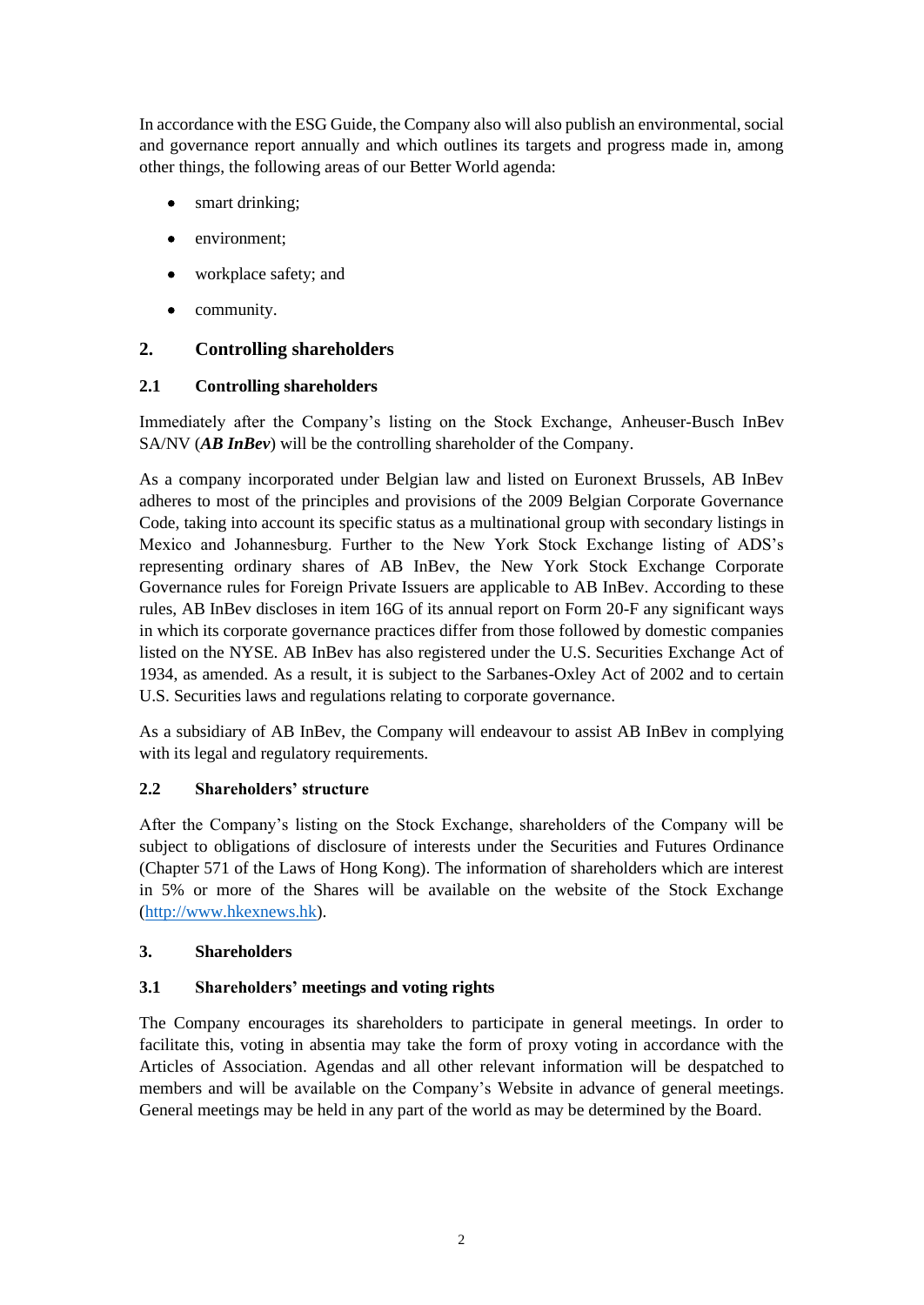## *3.1.1 Annual general meeting*

An annual general meeting shall be held no later than the end of June each year other than the year of the Company's adoption of the Articles of Association (within a period of not more than 15 months after the holding of the last preceding annual general meeting or not more than 18 months after the date of adoption of the Articles of Association, unless a longer period would not infringe the rules of the Stock Exchange, if any).

At this meeting, among other things, the Board and the external auditor shall present a report on the management, corporate governance and the financial situation of the Company at the end of the previous fiscal year. The shareholders then vote on the adoption of the annual accounts, the distribution (or not) of the Company's profits, the appointment or renewal, if necessary, of directors or external auditors, and the remuneration, if necessary, of the directors and the external auditor(s).

## *3.1.2 Extraordinary general meeting*

Extraordinary general meetings may be held for any purposes which require the approval of shareholders at an extraordinary meeting. These include, amongst other things, any amendments to the Articles of Association, any increase or reduction of the share capital, any authorisation to the Board to increase the capital, any amendment to the rights attached to a class of shares, share repurchase authorisations granted to the Board to acquire or dispose of its own Shares, any decisions to change the legal form of the Company, any decision to liquidate the Company and any merger or split.

## *3.1.3 Notice and agenda*

An annual general meeting must be called by written notice unless otherwise specifically stated and as further defined in the Articles of Association (the *Notice*) of not less than 21 clear days and not less than 20 clear business days. All other general meetings (including an extraordinary general meeting) must be called by Notice of not less than 14 clear days and not less than 10 clear business days but if permitted by the rules of the Stock Exchange, a general meeting may be called by shorter notice in accordance with the Articles of Association where agreed by the shareholders. For the avoidance of doubt, when counting "clear business days", the day on which a notice is given and the day on which a meeting is held are not included.

The Notice shall specify the time and place of the meeting and particulars of resolutions to be considered at the meeting and, in case of special business, the general nature of the business. The notice convening an annual general meeting shall specify the meeting as such. Notice of every general meeting shall be given to all shareholders other than to such shareholders as, under the provisions of the Articles of Association or the terms of issue of the shares they hold, are not entitled to receive such Notices from the Company, to all persons entitled to a share in consequence of the death or bankruptcy or winding up of a shareholder and to each of the Directors and the auditors.

Notices of all general meetings and all related documents, such as specific Board and auditor's reports, are also published on the Company's Website and the website of the Stock Exchange.

## *3.1.4 Admission to meetings*

No shareholder shall, unless the Board otherwise determines, be entitled to attend and vote and to be reckoned in a quorum at any general meeting unless he/she is duly registered and all calls or other sums presently payable by him/her respect of Shares have been paid.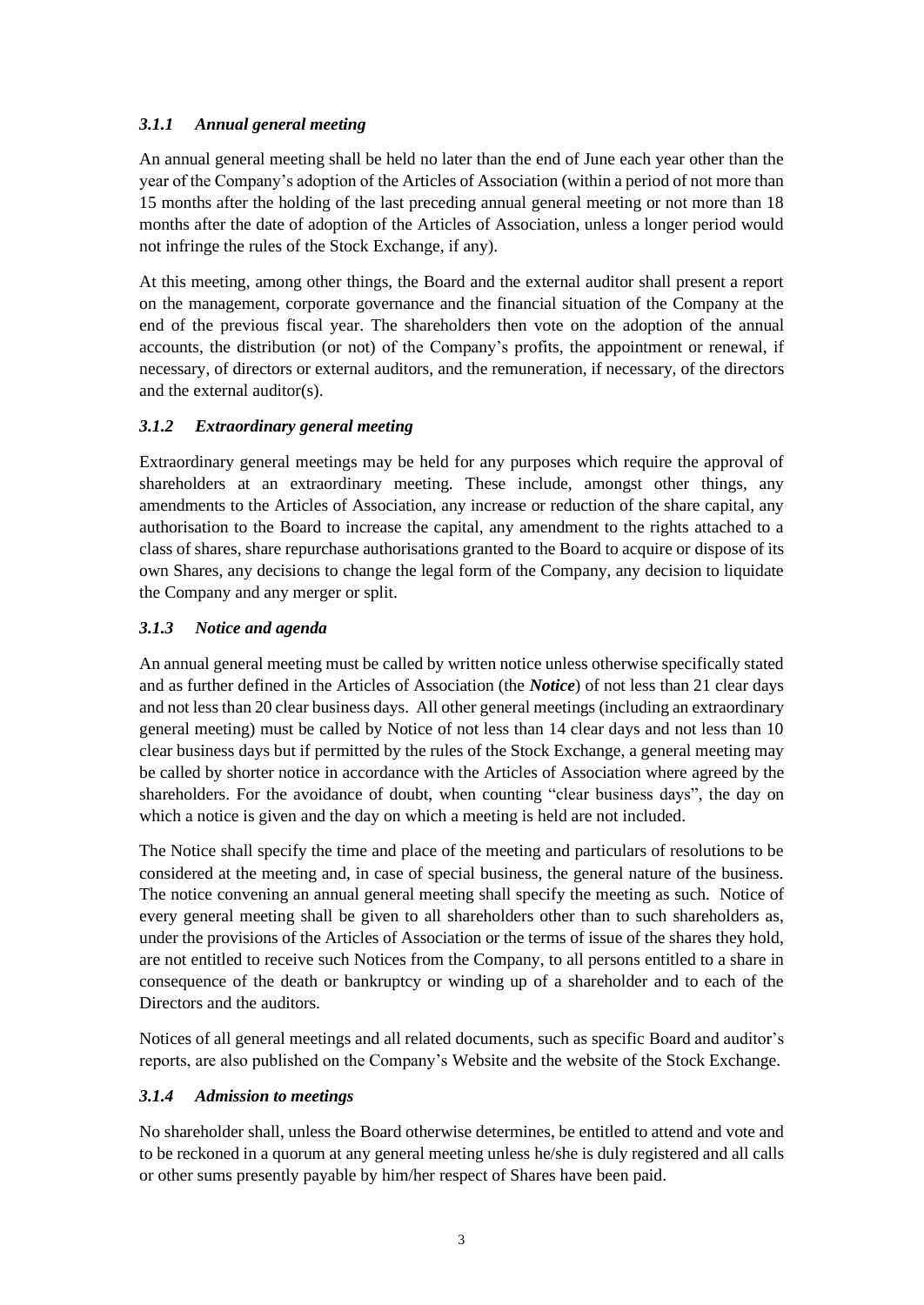Where the Company has knowledge that any shareholder is, under the Listing Rules, required to abstain from voting on any particular resolution of the Company, any votes cast by or on behalf of such shareholder in contravention of such requirement or restriction shall not be counted.

The right to participate in and vote at a shareholders' meeting requires shareholders to have the ownership of their Shares recorded in their name on the register of members of the Company on the record date as specified in the relevant Notice.

Any shareholder may attend shareholders' meetings in person or be represented by a proxy or corporate representative, who need not be a shareholder. All proxies must be in writing in accordance with the form prescribed by the Company and must be received by the Company by a date prescribed in the relevant Notice.

## *3.1.5 Votes, quorum and majority requirements*

Each fully paid Share entitles its holder to one vote. Shareholders are allowed to vote in person, by corporate representative or by proxy.

Two shareholders entitled to vote and present in person (it being understood that, in the case of a shareholder which is a legal entity such shareholder will be deemed present in person if it is represented by its duly authorised representative) or by proxy shall form a quorum of a general meeting for all purposes.

A resolution put to the vote of a meeting shall be decided by way of a poll save that the chair of the meeting may in good faith, allow a resolution which relates purely to a procedural or administrative matter to be voted on by a show of hands.

Ordinary resolutions are the resolutions passed by a simple majority of the votes cast by the Shareholders that are entitled to vote and present in person, by corporate representative or by proxy. Special resolutions are resolutions passed by a majority of not less than 3/4 of the votes cast by the Shareholders that are entitled to vote and present in person, by corporate representative or by proxy. Matters which are required to be passed by special resolutions include but not limited to reduction of the Company's share capital or any capital redemption reserve or other undistributable reserve, removal of an auditor, winding-up, change of name and amendment of the Memorandum or Articles of Association.

## **3.2 Rights to dividends**

Subject to the Cayman Companies Law, the Company in general meeting may from time to time declare dividends in any currency to be paid to the shareholders but no dividend shall be declared in excess of the amount recommended by the Board. The Board may from time to time pay interim dividends to the shareholders as appear to the Board to be justified by the profits of the Company.

The value, timing and frequency of future dividend payments will be at the discretion of the Board, subject to applicable laws and shareholders' approval. The payment of dividends will depend on a number of factors the Board deems relevant, taking into account the organic and inorganic investment opportunities.

## **3.3 Communication to shareholders**

The Company encourages its shareholders to take an active interest in the Company. In support of this objective, it provides quality information, in a timely fashion, through a variety of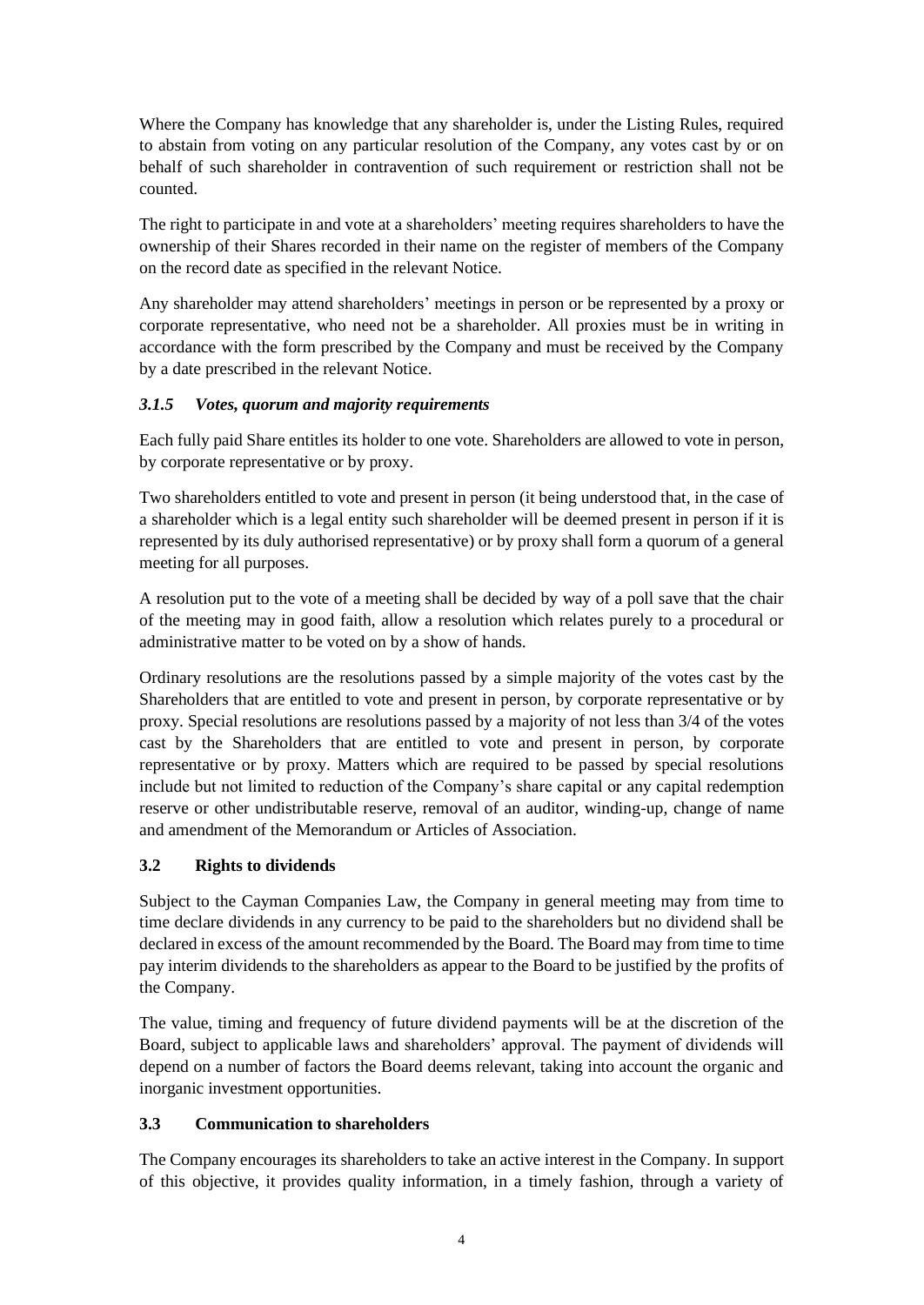communication tools. These include annual reports, the non-financial statement, financial results announcements, briefings, and the section of the Company's Website which is dedicated to investors.

According to the Listing Rules, the Company adopted a shareholders communication policy with effect from the Listing Date which is published on the Company's Website.

## <span id="page-6-0"></span>**4. The Board**

## **4.1 Powers and responsibilities of the Board**

The Company has a "one-tier" governance structure whereby the Board is the ultimate decisionmaking body and responsible for the overall management of the Group, except for the powers reserved to the shareholders at the shareholders' meeting by law, or as specified in the Articles of Association, or matters required to be approved by the Shareholders by the Listing Rules.

Under the Articles of Association, the business of the Company shall be managed and conducted by the Board, which may exercise all powers of the Company (whether relating to the management of the business of the Company or otherwise) which are not required by the Companies Law, Cap. 22 (Law 3 of 1961, as consolidated and revised) of the Cayman Islands (the *Cayman Companies Law)*, the Articles or the Listing Rules to be exercised by the Company in general meeting. As such, the Board has, among other things, the following exclusive powers and responsibilities:

- to approve the Company's long-term objectives and overall strategy, as recommended by the chief executive officer (the *CEO*) and to oversee the Company's principal objectives;
- to appoint and dismiss the CEO and to appoint and remove the Company Secretaries;
- to appoint and dismiss members of the committees of the Board, to appoint and dismiss the chairs of all committees of the Board, and to monitor and review the effectiveness of the committees of the Board;
- to extend, as the case may be, the Company's activities into new business or geographical areas;
- to make decision, as the case may be, to cease to operate all or any material part of the Company's business;
- to nominate Director candidates for election and/or re-election by the shareholders at the shareholders' meeting, upon recommendation of the Nomination Committee;
- to assume ultimate responsibility for the oversight of the Company's activities ensuring: (i) competent and prudent management, (ii) sound planning, (iii) an adequate system of risk management and internal control, (iv) adequate accounting and other records and (v) compliance with statutory and regulatory obligations and, in each case, that any corrective action is taken;
- to work with the Audit Committee to ensure that the Executive Committee (*ExCom*) develops and maintains appropriate, adequate and cost-effective internal control and risk management mechanisms, including:
	- o receiving reports on, and reviewing the effectiveness of, the Group's risk and control processes to support its strategy and objectives;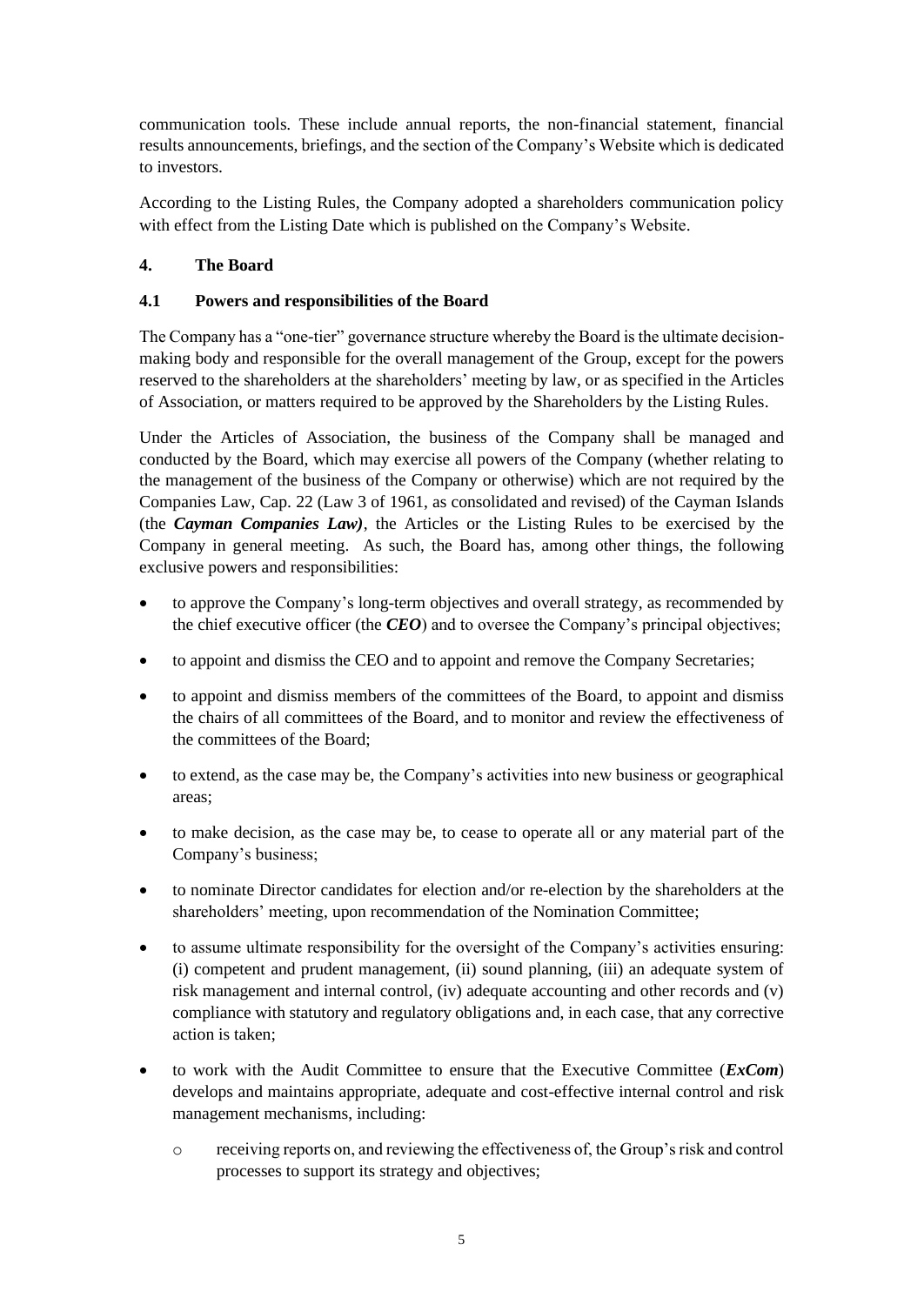- o undertaking an annual assessment of these processes; and
- o approving and appropriate statement for inclusion in an annual report;
- to review and approve the annual, six-monthly, and if required quarterly, financial and consolidated statements or reports, interim management statements and any preliminary announcement of the interim or final results, examine the financial position of any subsidiary of the Company if needed, and present at the ordinary shareholders' meeting a clear and complete evaluation of the Company's financial condition;
- to review and approve, to the extent not required to be approved by the shareholders, any annual report and accounts, including any business review, corporate governance statement, remuneration report and corporate responsibility report;
- to approve the dividend policy, and to declare any interim dividends and recommend the final dividend;
- to review and approve all significant judgments concerning the application of International Financial Reporting Standards (IFRS) in the preparation of the Company's financial statements upon the recommendation of the Audit Committee and to approve any significant changes in accounting policies or practices;
- to convene the shareholders' meetings and determine any resolutions and corresponding documentation to be submitted for approval, including, among other matters, resolutions relating to the allocation of annual corporate financial results, and requests to discharge the Board;
- to approve all notifiable transaction and connected transaction announcements, circulars, interim reports and annual reports;
- to establish the Company's policy with respect to corporate communications and to oversee all external means of communication, it being understood that communication on behalf of the Company to the outside world (after Board approval) is reserved to the cochairs of the Board (the *Co-Chairs*) and the CEO, with the right of delegation; the Company's policy will ensure the integrity and timely disclosure of the Company's financial statements and other material information;
- to select a Chair and a CEO:
- to appoint, reappoint or remove the external auditor to be put to shareholders for approval, following the recommendation of the Audit Committee;
- to determine remuneration policy for the Directors, Company Secretaries and other senior executives;
- to determine the remuneration of the non-executive Directors (if any), subject to the Articles of Association and shareholder approval as appropriate;
- to determine the independence of Directors;
- to approve policies;
- to make any changes to the Company's listing or its status as a Cayman Islands incorporated or Hong Kong tax resident company; and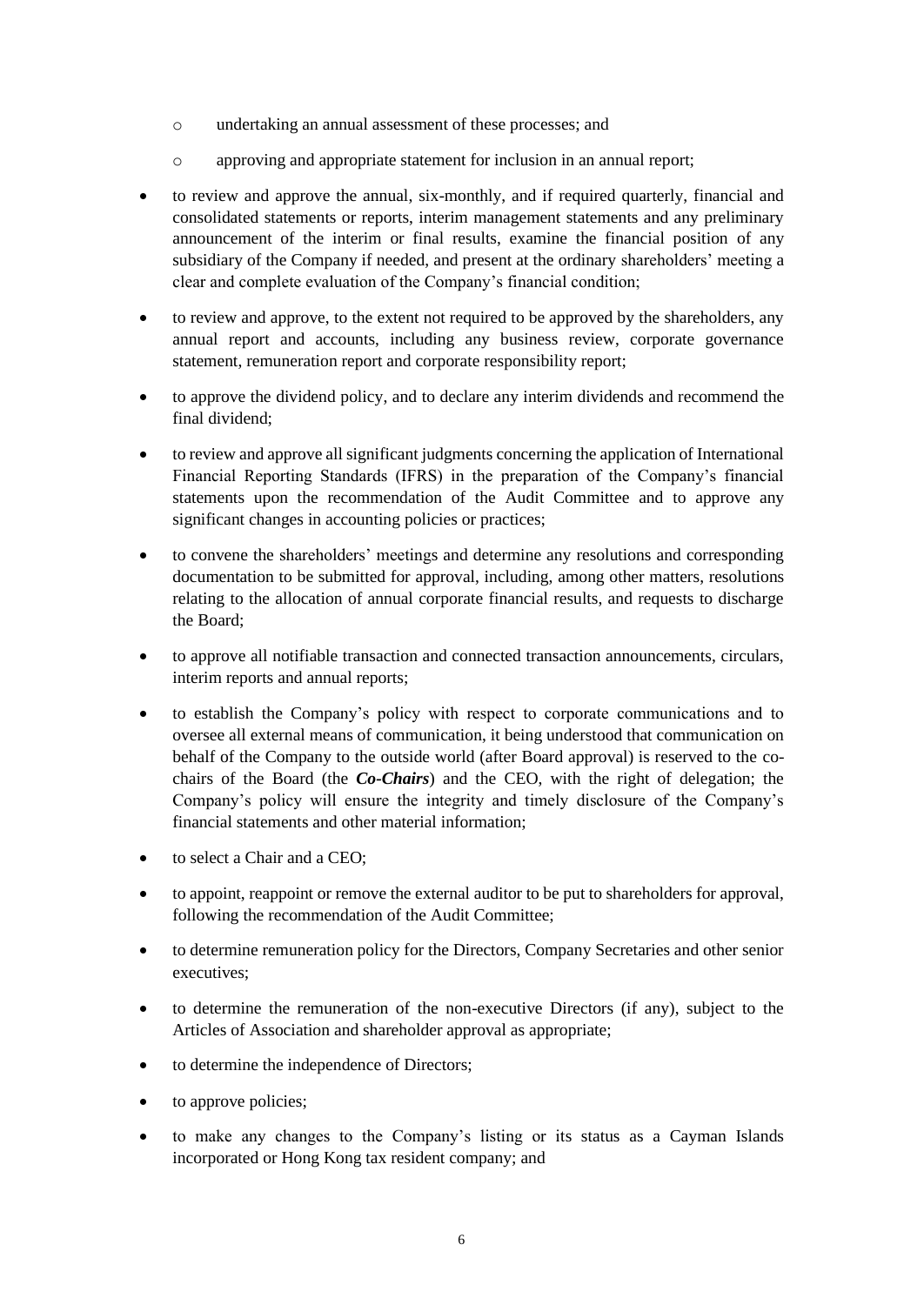• to approve other matters that are required to be approved by the Board by the Articles of Association and the Listing Rules.

The Board is also vested with the following powers and responsibilities that it exercises upon recommendation from the CEO, which are not required by the Cayman Companies Law, the Articles or the Listing Rules to be exercised by the Company in general meeting:

- to make any changes to the Company's listing or its status as a Cayman Islands incorporated or Hong Kong tax resident company;
- to appoint and dismiss the members of the ExCom and the senior management members;
- to determine and change the general corporate structure of the Company;
- to determine and change the Company's management and control structure;
- for key subsidiaries and affiliates, for strategic partnerships, and for companies in which the Company holds a strategic minority interest, to nominate the statutory auditors and Directors to represent the Company, to be approved by the shareholders at the shareholders' meeting of the company concerned;
- to approve the annual operating budget and investment plans, the annual plan for capital expenditure, and any material changes to them. To approve all non-planned capital expenditure exceeding the amount approved by the Board, it being understood that the Board may delegate this responsibility to the ExCom;
- to approve finance transactions and financial commitments and related guarantees which exceed the amount approved by the Board, in notional amount, in any year and which are not intra-group transactions, it being understood that the Board may delegate this responsibility, in whole or in part, to the ExCom;
- to approve the opening, closing or transfer of facilities, registered offices or operating sites, either in whole or in part, other than in the ordinary course of business; and
- to approve other significant transactions of the Company.

## **4.2 Composition of the Board**

## *4.2.1 Composition*

Unless otherwise determined by the Company, the number of Directors shall not be less than two and there shall be no maximum number of Directors unless otherwise determined from time to time by the Shareholders in general meeting. At least one-third of the Board must be independent non-executive Directors. It is currently composed of 7 members as follows:

- one executive Director:
- three non-executive Directors; and
- three independent non-executive Directors, all of which must be Hong Kong residents and at least one of which must have appropriate professional qualifications or accounting or related financial management expertise appointed by the shareholders' meeting upon proposal by the Board.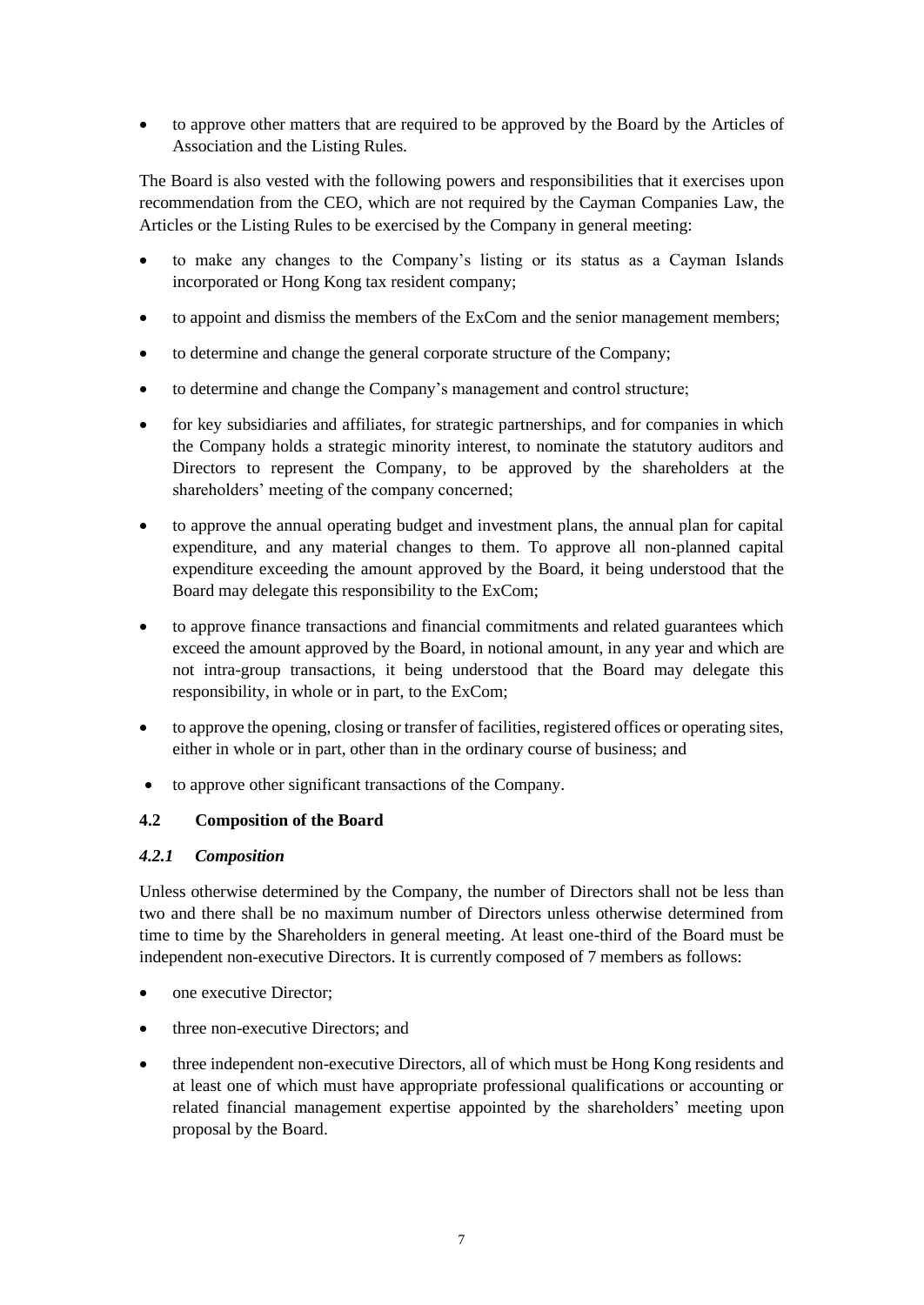## *4.2.2 Appointment*

Subject to the Articles of Association and the Cayman Companies Law, the Shareholders may by ordinary resolution elect any person to be a Director either to fill a causal vacancy of the Board, or as an addition to the existing Board.

The Directors shall have the power from time to time and at any time to appoint any person as a Director either to fill a casual vacancy on the Board, or as an addition to the existing Board. Any Director appointed by the Board to fill a casual vacancy shall hold office until the first general meeting after his/her appointment and be subject to re-election at such meeting and any Director appointed by the Board as an addition to the existing Board shall hold office only until the next following annual general meeting of the Company and shall then be eligible for reelection.

Other than where directly nominated by a member in accordance with the Articles of Association, the appointment and renewal of all Directors is based on a recommendation of the Nomination Committee, taking into account the rules regarding the composition of the Board that are set out in the Articles of Association.

The Directors may only be natural persons but need not be shareholders. The composition of the Board will be balanced primarily considering the respective skills, education, experience and background, but also gender, nationality and age of each of the Board members.

Board members undertake that they have sufficient time to exercise their duties, taking into consideration the number and importance of their other commitments.

## *4.2.3 Independence*

Independence will be assessed taking into consideration the following criteria, none of which is necessarily conclusive. Independence is more likely to be questioned if the Director:

- holds more than 1% of the number of Shares;
- has received an interest in Shares or any securities of the Company as a gift, or by means of other financial assistance, from a core connected person or the Company. However, subject to note 1 to rule 3.13(1) of the Listing Rules, the Director will still be considered independent if he/she receives Shares or any securities of the Company from the Company or its subsidiaries (but not from core connected persons) as part of his director's fee or pursuant to share option schemes established in accordance with Chapter 17 of the Listing Rules;
- is or was a director, partner or principal of a professional adviser which currently provides or has within two years immediately prior to the date of his proposed appointment provided services, or is or was an employee of such professional adviser who is or has been involved in providing such services during the same period, to:
	- o the Company, its holding company or any of its respective subsidiaries or core connected persons; or
	- o any person who was a controlling shareholder or, where there was no controlling shareholder, any person who was the CEO or a Director (other than an independent non-executive Director), of the Company within two years immediately prior to the date of the proposed appointment, or any of their close associates;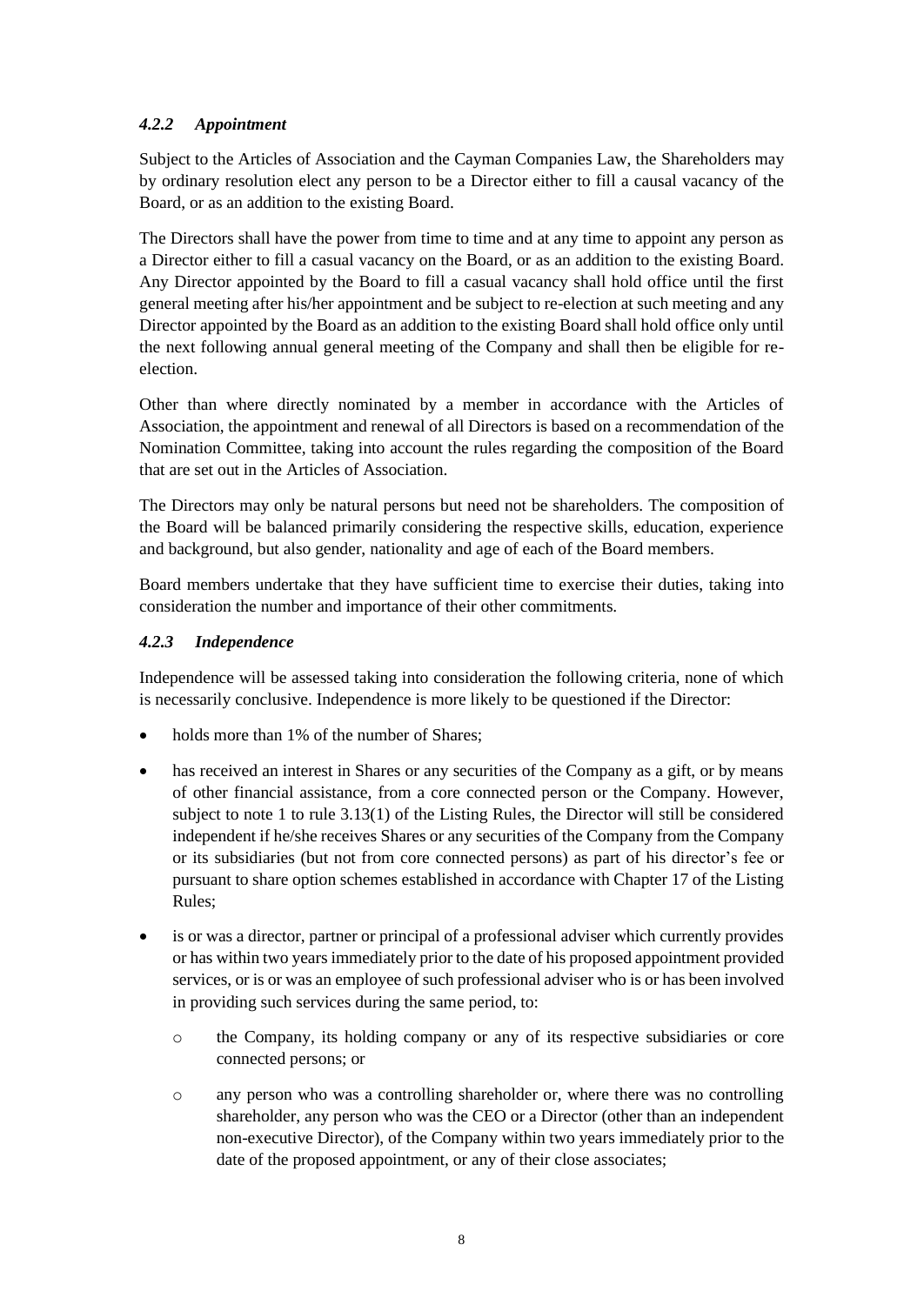- currently, or within one year immediately prior to the date of the person's proposed appointment, has or had a material interest in any principal business activity of or is or was involved in any material business dealings with the Company, its holding company or their respective subsidiaries or with any core connected persons of the Company;
- is on the Board specifically to protect the interests of an entity whose interests are not the same as those of the shareholders as a whole;
- is or was connected with a Director, the CEO or a substantial shareholder of the Company within two years immediately prior to the date of his proposed appointment:
- is, or has at any time during the two years immediately prior to the date of his proposed appointment been, a member of the senior management, Company Secretaries or Director (other than an independent non-executive Director) of the Company, of its holding company or of any of their respective subsidiaries or of any core connected persons of the Company; and
- is financially dependent on the Company, its holding company or any of their respective subsidiaries or core connected persons of the Company.

When an independent Director has served on the Board for three terms or nine years, whichever is longer, the proposal to renew his mandate as independent Director will expressly indicate why the Board considers that his independence as a Director is preserved.

## *4.2.4 Term*

At each annual general meeting, one-third of the Directors for the time being (or, if their number is not a multiple of three, the number nearest to but not less than one-third) shall retire from office by rotation provided that every Director shall be subject to retirement at an annual general meeting at least once every three years.

All Directors will be eligible for re-election.

Directors can be dismissed at any time by, among other things, ordinary resolution of Shareholders at the shareholders' meeting.

## *4.2.5 Vacancy*

When a position on the Board becomes vacant, the remaining Directors shall have the right to temporarily fill the vacancy by appointing a candidate.

## **4.3 The functioning of the Board**

#### *4.3.1 Board meeting*

The Board shall meet as frequently as the interests of the Company shall require. There should be at least four Board meetings in each financial year.

All Board meetings shall normally be held in person in Hong Kong. All meetings require the majority of the Directors to be physically present in Hong Kong. Hong Kong resident Directors and the executive Director should be physically present at all meetings to be held and chaired in Hong Kong.

The Board can meet by a conference call or similar communications equipment by means of which all persons participating in the meeting can hear each other (*Telephone Board Meetings*).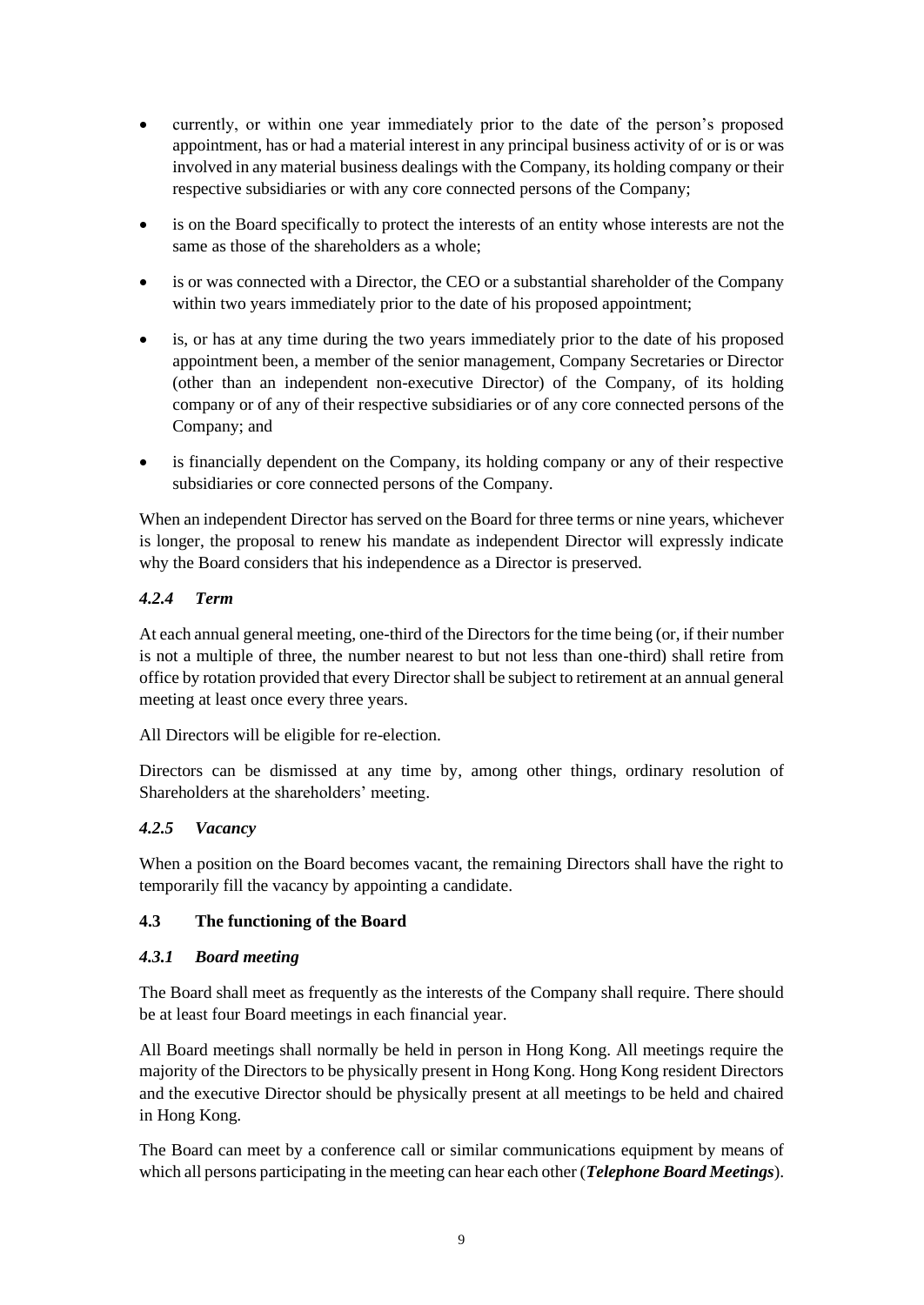Telephone Board Meetings may be held in exceptional circumstances but (i) the location of each Board member must be recorded; and (ii) should occur infrequently.

Other participants (who are not Directors), such as employees and advisers, should normally attend meetings in person but they may also attend meetings by conference call or similar communications equipment.

Unscheduled or emergency meetings should take place in Hong Kong whenever possible. If an unscheduled or emergency meeting is necessary:

- the Company secretaries (*Company Secretaries*) will notify Board members;
- those who are able to attend will inform the Co-Chairs and Company Secretaries of their intended location (Hong Kong or, if by telephone, where outside of Hong Kong);
- if a quorum will be present, or the Co-Chairs are satisfied that a sufficient number of Directors will be able to attend to consider the business, the meeting will proceed;
- if a Board Committee has been established, it shall meet in accordance with the powers delegated to it by the Board.

Decisions may be adopted, without a meeting, by the unanimous written consent of the Directors.

In addition, special meetings of the Board may be called and held at any time upon the call of either the Co-Chair or at least two Directors, by notice to each Director at least three business days before the meeting. Where duly justified by emergency and by the corporate interest of the Company, the above notice period of three business days may be waived by the unanimous consent of the Directors expressed in writing.

#### *4.3.2 Notice and agenda of Board meeting*

Reasonable efforts shall be made to ensure that each Director actually receives timely notice of any such special meeting. Convening notices may validly be made in writing, or sent by electronic mail, provided that no notice (other than the resolution fixing their time) need be given as to regularly scheduled meetings.

A detailed agenda specifying the topics for decision and those for information shall be provided to Board members prior to the meeting. Board members have the power to raise any question which they consider appropriate concerning the Company and its operations.

#### *4.3.3 Voting in Board meeting*

Save as otherwise provided in the Articles of Association, the Board can only deliberate if a majority of its members are present or represented. Each Director can appoint another person (including a member of the Board) to represent him/her and vote in his/her name. One Director cannot represent more than one other Director. Decisions are made by a simple majority of the votes cast.

#### *4.3.4 Attendance of the senior management*

The CEO and the other members of the ExCom attend the meetings of the Board *ex officio*, unless the Board decides otherwise for a specific meeting.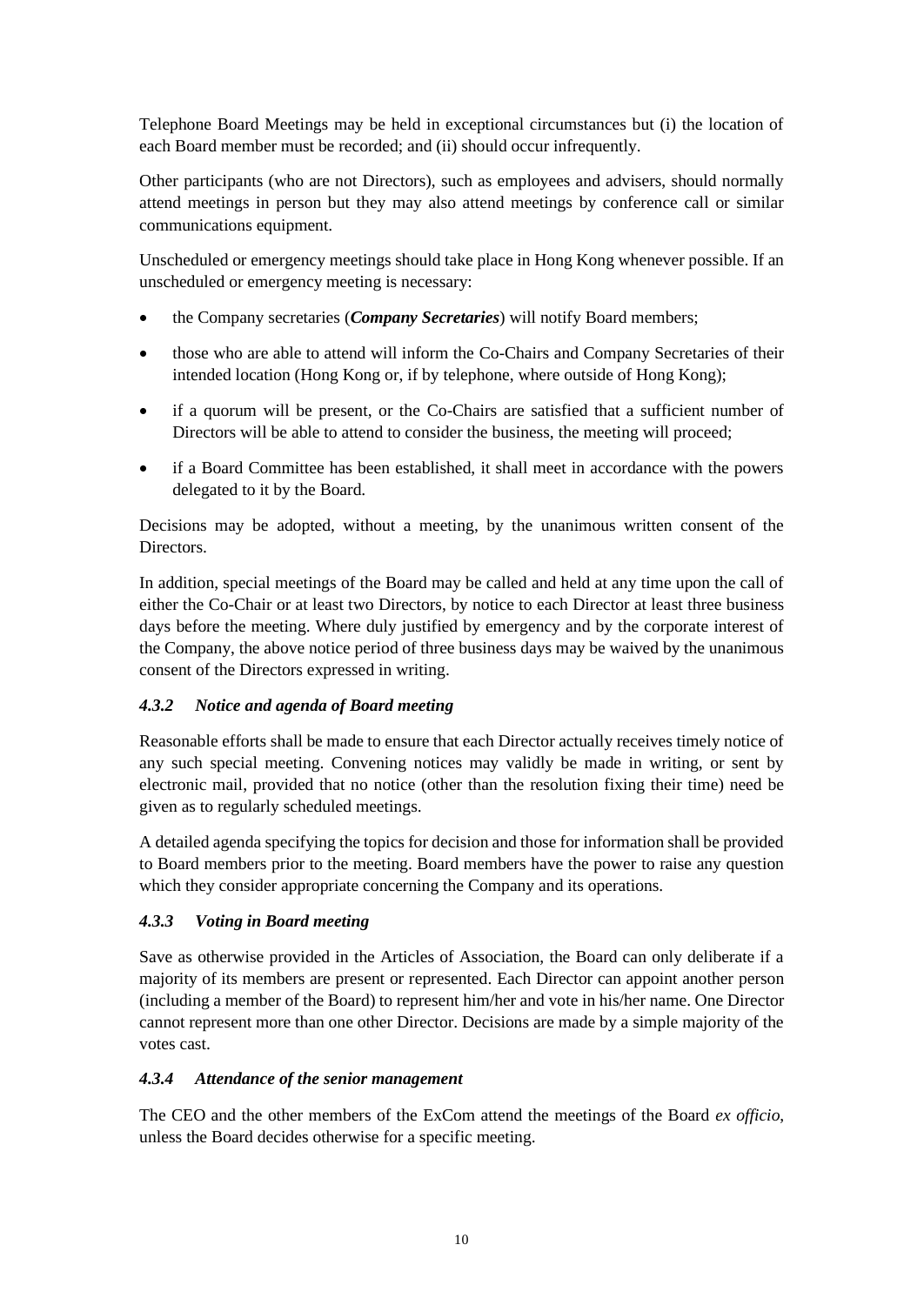At any Director's request, any senior management member may be invited to attend the whole or any part of a Board meeting.

## *4.3.5 Minutes of Board meeting*

The Company Secretaries shall draft minutes of each meeting reflecting the issues which were discussed, the decisions which were taken and, if any, the reservations which were voiced by dissenting Directors. The minutes will be approved by the Co-Chairs and subsequently by the Board during its next regularly scheduled meeting.

## *4.3.6 Conflicts of interest*

Directors are required to arrange their personal and business affairs so as to avoid any actual or potential, direct or indirect conflicts of interest with the Company. Any Director with a conflicting financial interest on any matter before the Board will be required to bring it to the attention of both the Co-Chairs and the other Directors, and take no part in any deliberations related thereto unless permitted by the Articles of Association. Any abstention from voting as a result of a conflict of interest will be disclosed in the minutes and as otherwise required in accordance with the relevant legal provisions.

## *4.3.7 Connected transactions*

Certain proposed connected transaction shall only be entered into after review and approval by the Board as required by the Listing Rules. Please see Appendix I for the percentage ratios in relation to determining the requirements of connected transactions under the Listing Rules.

The connected transaction will be subject to the Board's approval, annual review and announcement requirement if all the applicable percentage ratios listed in Appendix I are:

- not less than 0.1%;
- not less than 1% and the transaction is a connected transaction that only involves connected person(s) at the subsidiary level; and
- not less than 5% and the total consideration (or in the case of any financial assistance, the total value of the financial assistance plus any monetary advantage to the connected person or commonly held entity) is not less than HK\$3,000,000.

The connected transaction will be subject to the circular and shareholders' approval requirements if all the percentage ratios listed in Appendix I (other than the profits ratio) are:

- not less than 5%; and
- not less than 25% and the total consideration (or in the case of any financial assistance, the total value of the financial assistance plus any monetary advantage to the connected person or commonly held entity) is not less than HK\$10,000,000.

## *4.3.8 Mandate to Directors*

A Director may be given a particular mandate to act on behalf of the Company. The mandate may only be granted once the Board has decided on its objective and duration. The Director to whom a particular mandate has been given will report to the Board on progress regularly, and also on completion of the mission.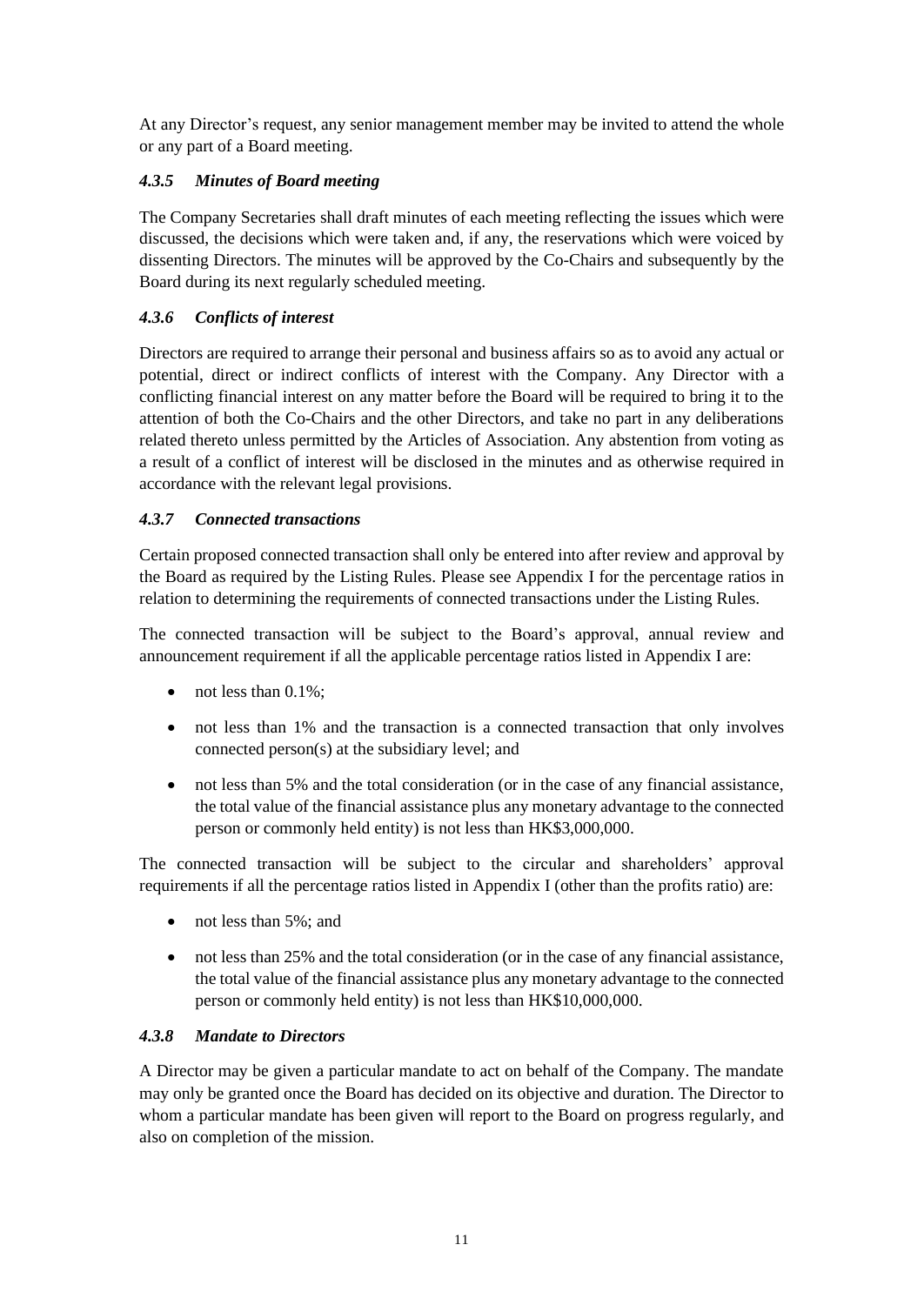## *4.3.9 Evaluation*

Annually, the Board will undertake a formal evaluation of its own performance and that of its committees in order to assess, among other things, whether (i) the Board operates efficiently, (ii) important issues are debated and presented properly, and (iii) each Director makes a constructive contribution to the decision making. Such evaluation will be done at the initiative of the Co-Chairs and, if required, with the assistance of external advisors.

## **4.4 Relationship with management**

The Co-Chairs will establish a close relationship with the CEO, providing support and advice, while fully respecting the executive responsibilities of the CEO.

Directors ordinarily shall not give instructions to, or interfere with the activities of Company management and employees engaged in the due exercise of powers granted to them by the Board. By exception to this principle, members of the Audit Committee shall at all times have full and free access to the CFO and any other officers or employees to whom they may require access in order to carry out their responsibilities.

## **4.5 Access to advisors**

The Board and its committees shall have the authority, at the expense of the Company, to retain such independent accounting, financial, legal and other advisors as they deem necessary or appropriate without management approval or consultation.

## **4.6 Information for Directors**

Directors have access to all corporate information that the Board considers necessary for the Directors to fulfil their fiduciary duties and all information that the Board considers is material to the Company. This right of access is subject, in the case of personal information concerning employees of the Company, to applicable privacy laws. The Company Secretaries are available to supply the requested information.

Directors will only use the information they receive for the purpose of exercising their duties and must preserve the confidentiality of such information.

## **4.7 The remuneration of Directors**

The Remuneration Committee recommends the level of remuneration for Directors, including the Co-Chairs, subject to approval by the Board and, subsequently, by the shareholders at the shareholders' meeting.

The Remuneration Committee will regularly benchmark Directors' compensation against peer companies to ensure that it is competitive. Remuneration is linked to the time committed to the Board and its various committees. Changes to the compensations of the Directors will be submitted to the shareholders' meeting for approval.

In addition, Board members may be granted certain number of stock options or restricted share units or bonus shares under share incentive schemes adopted by the Company from time to time. Such securities may be granted upon the recommendation of the Remuneration Committee and will be subject to approval by the Board and, subsequently, by the shareholders' meeting.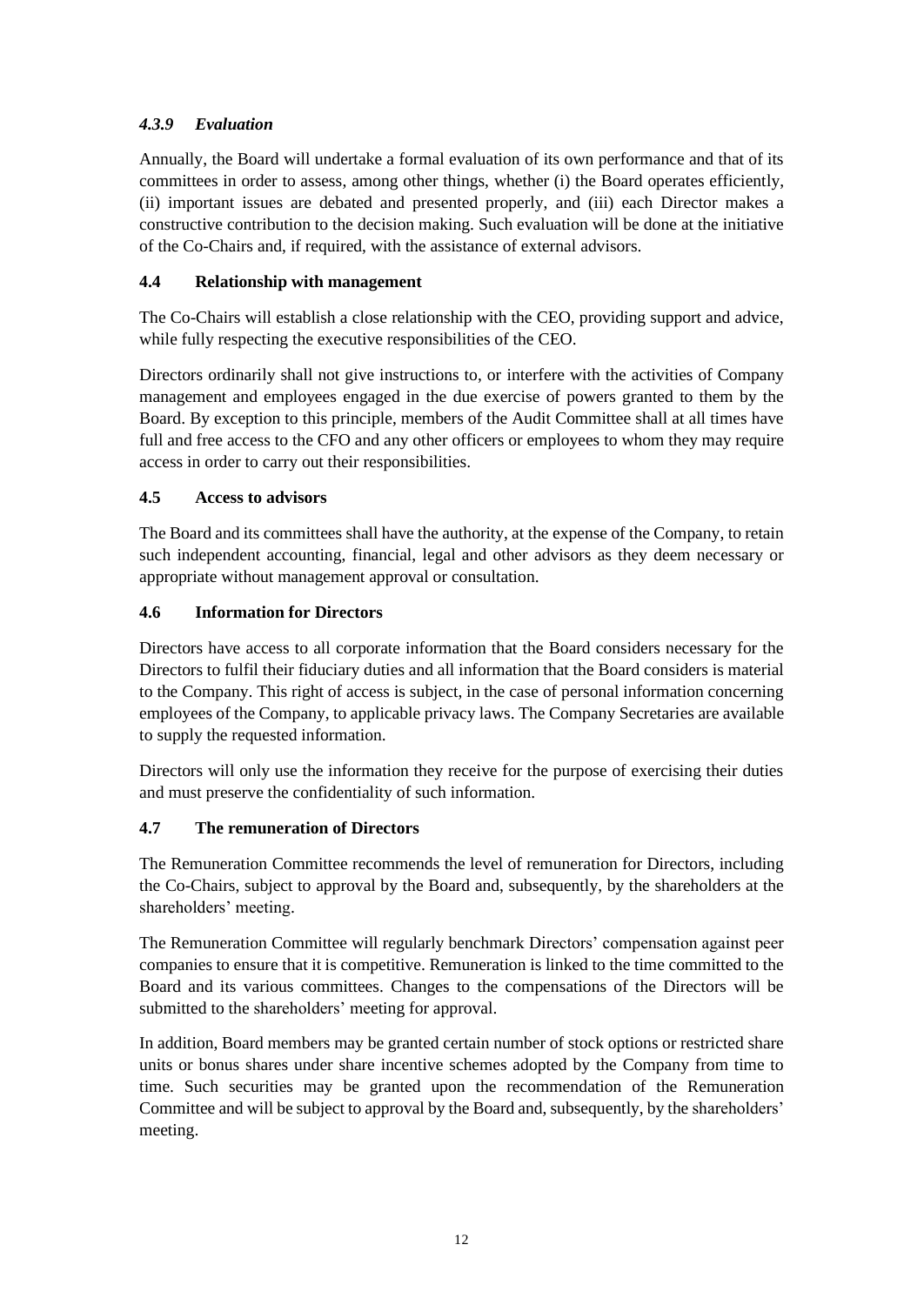The remuneration of the Board members is thus composed of a fixed fee and certain securities of the Company, which makes Board compensation simple, transparent and easy for shareholders to understand.

The Company is prohibited from making loans to Directors or executive officers, whether for the purpose of exercising options or for any other purpose (except for routine advances for business-related expenses in accordance with the Company's rules for reimbursement of expenses).

The Board sets and revises, from time to time, the rules and level of compensation for Directors carrying out a special mandate or sitting on one of the committees of the Board and the rules for reimbursement of Directors' business-related out-of-pocket expenses. Remuneration for Directors will be disclosed to shareholders in accordance with applicable laws and stock exchange rules.

## **4.8 Chair and Company Secretaries**

## *4.8.1 Appointment of the Chair*

The Board elects the Chair from amongst its members who meet the criteria for an independent Director. For the appointment of the Chair, the Nomination Committee will prepare a job description, including an assessment of the time commitment expected, recognising the need for availability in the event of crises. The CEO will not be the Chair unless the Board otherwise determines.

#### *4.8.2 Powers and responsibilities of the Chair*

The Chair is responsible for the proper and efficient functioning of the Board and shall:

- determine the calendar of the Board and Board committees meetings and the agenda of the Board meetings after consultation with the CEO and he/she chairs Board meetings;
- ensure that Directors receive, prior to each meeting, complete and accurate information, and to the extent appropriate, a copy of any management presentation to be made at the Board meeting. The Chair will also make sure that there is sufficient time for making decisions;
- ensure that new Directors receive a complete and tailored induction to the Company prior to joining the Board and that existing Directors continually update their skills and the knowledge and familiarity with the Company required to fulfil their role both on the Board and on the committees of the Board; and
- represent the Board from a public relations standpoint to shareholders and the public at large and chairs the shareholders' meetings. The Chair will serve as interface between the Board and major shareholders of the Company on matters of corporate governance.

#### *4.8.3 Company Secretaries*

The Company Secretaries shall ensure that Board procedures are complied with and that the Board acts in accordance with its statutory obligations and its obligations under the Articles of Association. He/she shall advise the Board on all governance matters and assist the Chair in fulfilling his/her duties as detailed above, as well as in the logistics associated with the affairs of the Board (information, agenda, etc.).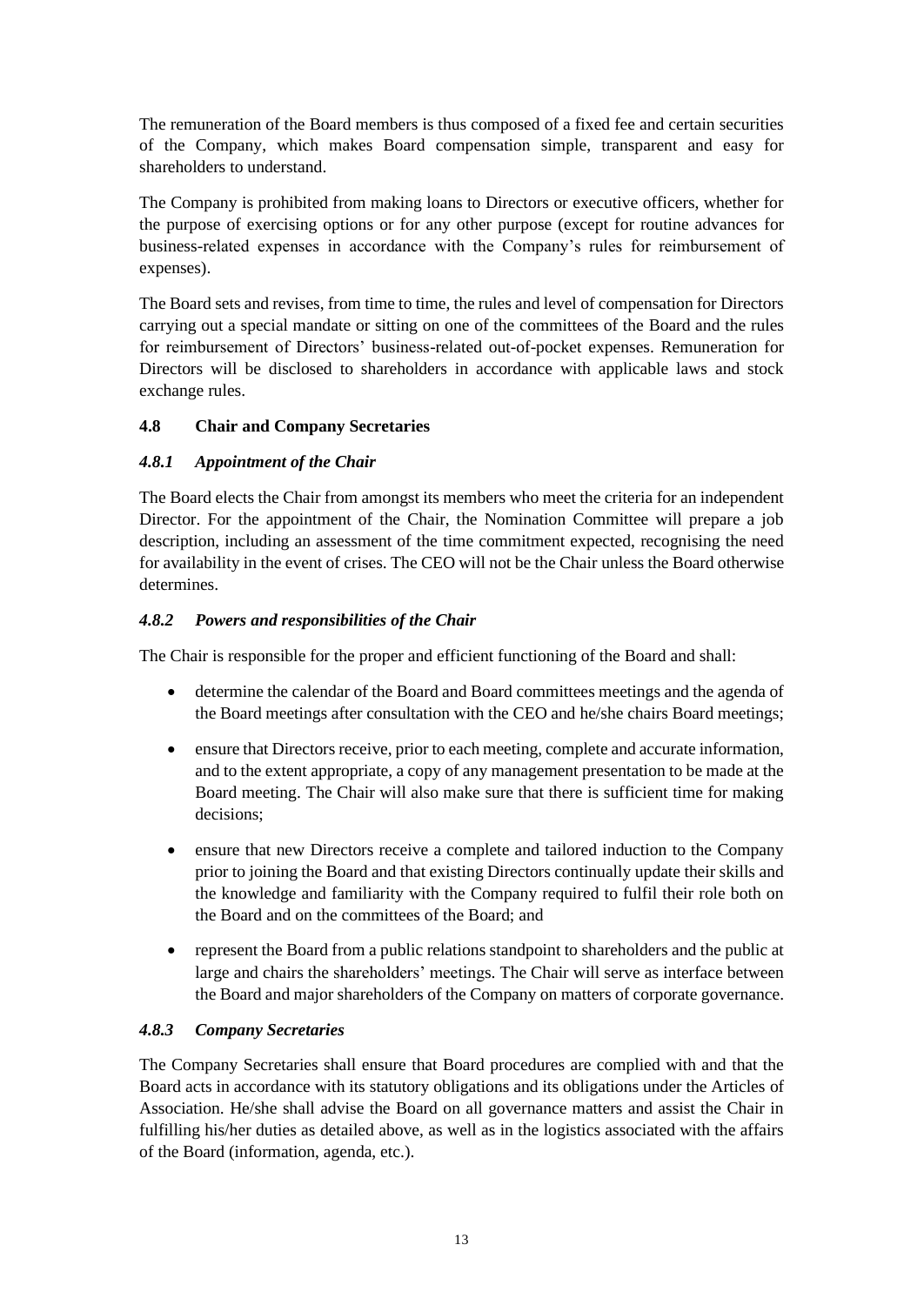## **4.9 Authority**

The Company is validly represented by any two of its Directors acting jointly. Moreover, the Board may delegate to such members of the management as it determines, the power to represent the Company on a permanent basis. In such case, the representation powers and list of authorised signatories will be clearly defined. These powers do not prevent the Board from granting from time to time, at its entire discretion, a specific power to represent the Company in view of a specific transaction or operation.

## <span id="page-15-0"></span>**5. Executive Management**

## **5.1 CEO**

## *5.1.1 Appointment*

The Board appoints and removes the CEO.

## *5.1.2 Powers and responsibilities*

The CEO reports directly to the Board.

The CEO is entrusted by the Board with the day-to-day management of the Company. He/she oversees the organisation and efficient day-to-day management of subsidiaries, affiliates and joint ventures. The CEO is responsible for the execution and management of all Board decisions.

The CEO can delegate authority for day to day management to executives at corporate, at zone, at regional or at country level. Notwithstanding this delegation, the CEO will retain ultimate accountability to the Board for his actions and actions of his delegates.

## **5.2 ExCom**

## *5.2.1 Composition and functioning*

The members of the ExCom shall be determined by the Board and currently include the CEO, CFO and the Chief Legal and Corporate Affairs Officer.

The ExCom shall meet regularly, and typically prior to each meeting of the Board of Directors. ExCom meetings shall normally be held in person in Hong Kong. Minutes of the meetings shall be prepared by the Company Secretaries.

## *5.2.2 Role and responsibilities*

The ExCom reports to the CEO and works with the Board on matters such as corporate governance, general management of the Company and the implementation of corporate strategy as defined by our Board. The ExCom shall perform such duties as may be assigned to it from time to time by the CEO or the Board.

## <span id="page-15-1"></span>**6. Senior Management**

The members of the senior management include: (1) the ExCom; (2) the Business Unit Presidents for China, South Asia, East Asia and Southeast Asia; and (3) as the Board decides from time to time.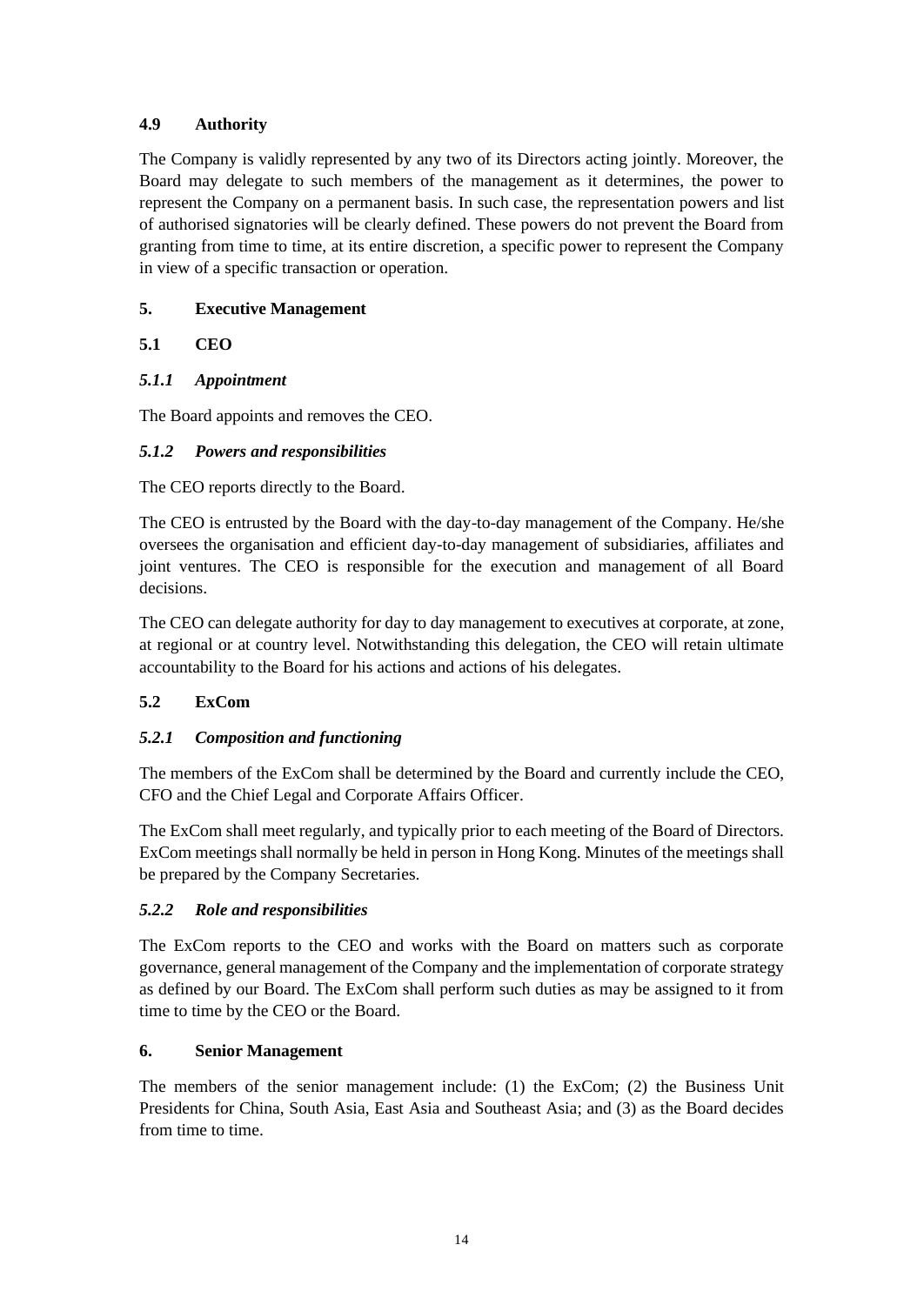The senior management shall meet regularly. The ExCom will drive the commercial and operational agenda, reflecting the strategy set out by the Board. In addition, the senior management shall perform such duties as may be assigned to it from time to time by the CEO, ExCom or the Board.

#### <span id="page-16-0"></span>**7. Committees**

There may be two types of committees:

- 1. Committees of the Board; and
- 2. other committees.

Other than for matters as may be identified in the Articles of Association, applicable law and regulation, or otherwise as good corporate governance and practice, the Board may delegate its powers, authorities and discretions to a Committee of the Board. Such committees shall have the power to make substantive decisions in relation to the Company in accordance with the powers so delegated to them. They may comprise of executive and/or non-executive Directors and other Company employees, in accordance with the directions of the Board, as appropriate.

Other committees may be established pursuant to a Board resolution or by management for administrative and operational convenience. These committees do not have authority to make decisions which would bind the Company or to take any action which would, in either case, be regarded as assuming the role, authority or discretion of the Board. They may make proposals to the Board, or may implement decisions and instructions given the Board. They may operate within the scope of any formal delegation of authority that has been approved by resolution of the Board or a Committee of the Board. They may comprise the executive Director and/or other employees of the Company.

## Board committees

The Board is assisted by the following Board committees formally appointed by the Board: the audit committee (the *Audit Committee*), the remuneration committee (the *Remuneration Committee*), the nomination committee (the *Nomination Committee*) and any Ad Hoc Committee create pursuant to a formal resolution of the Board, with its scope, authority and discretions clearly defined by the Board.

Committees of the Board shall operate in accordance with their own terms of reference, which shall be reviewed annually.

Committee meetings must take place in Hong Kong. Meetings may be held by telephone, but only in very limited circumstances. A record must be kept of the location from which members are calling.

Board committees and other committees shall provide periodic reports to the Board, in accordance with their terms of reference or other requirements of the Board. If required representatives of those committees shall attend Board meetings in Hong Kong or such other location as has been determined. The existence of the committees does not decrease the responsibility of the Board as a whole. Board committees meet to prepare matters for consideration by the Board. By exception to this principle, the Remuneration Committee may make decisions on individual remuneration packages, other than with respect to the CEO, the ExCom and the senior management, and on performance against targets.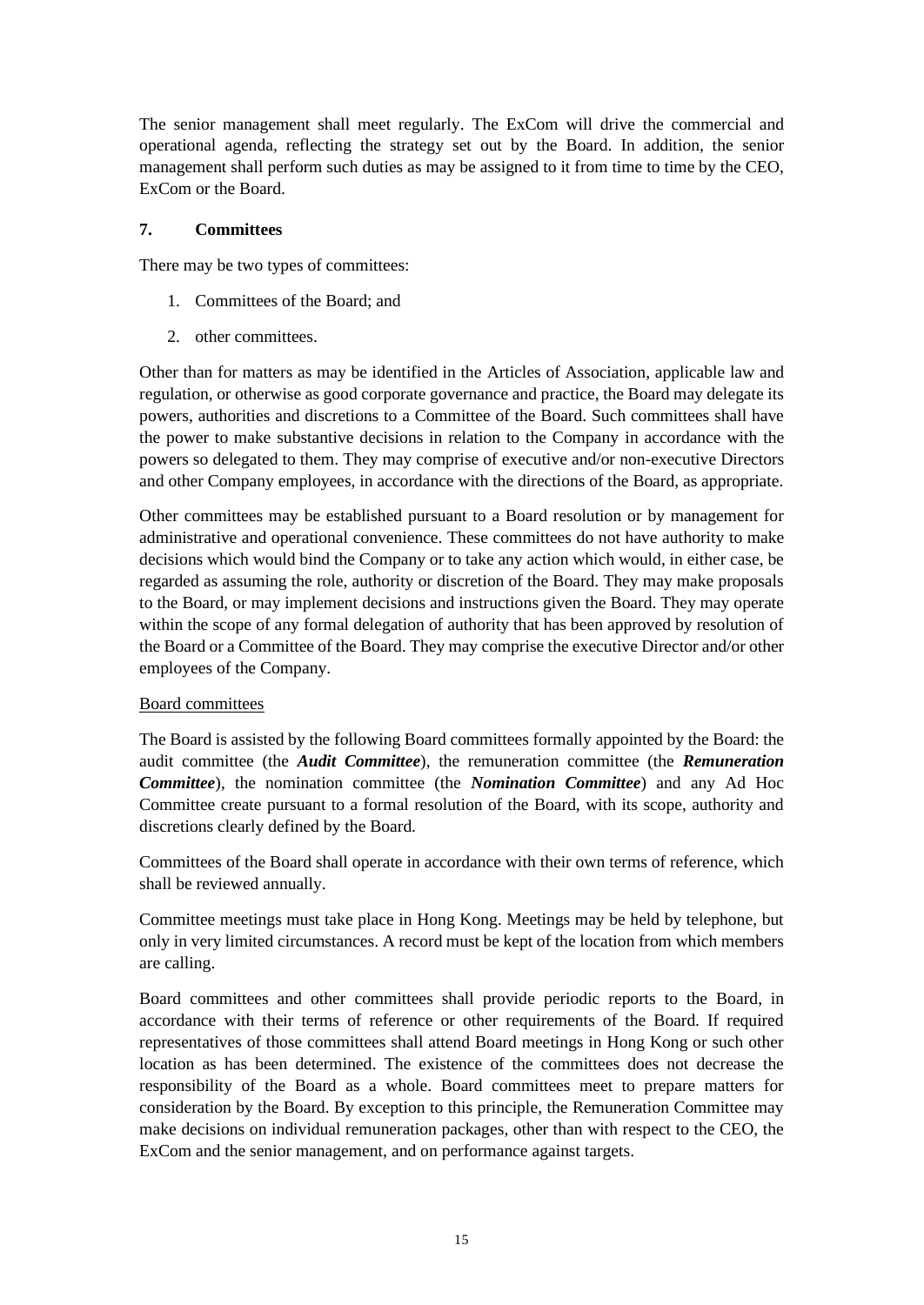## **7.1 Remuneration Committee**

The Remuneration Committee was established by resolution of the Board on 2 July 2019, effective conditional upon the listing of the Shares on the Stock Exchange.

The Remuneration Committee has adopted its Terms of Reference on 2 July 2019, effective conditional upon the listing of the Shares on the Stock Exchange. These Terms of Reference will be published on the Company's Website and the website of the Stock Exchange.

## **7.2 Nomination Committee**

The Nomination Committee was established by resolution of the Board on 2 July 2019, effective conditional upon the listing of the Company's shares on the Stock Exchange.

The Nomination Committee has adopted its Terms of Reference on 2 July 2019**,** effective conditional upon the listing of the Shares on the Stock Exchange. These Terms of Reference will be published on the Company's Website and the website of the Stock Exchange.

The Board has also adopted the Board Diversity Policy on 2 July 2019**,** effective conditional upon the listing of the Shares on the Stock Exchange. This policy will be published on the Company's Website and the website of the Stock Exchange.

## **7.3 Audit Committee**

The Audit Committee was established by resolution of the Board on 2 July 2019, effective conditional upon the listing of the Company's shares on the Stock Exchange.

The Audit Committee has adopted its Terms of Reference on 2 July 2019**,** effective conditional upon the listing of the Shares on the Stock Exchange. These Terms of Reference will be published on Company's Website and the website of the Stock Exchange.

## **7.4 Other Committees**

Other committees may be formally appointed by the Board or otherwise established for organizational and operational convenience. Such committees have no discretion to make decisions which are of a strategic nature or which assume the primary powers of the Board or committees of the Board. They are regarded as implementing the decisions of the Board or those committees of the Board.

Meetings of these other committees do not need to be held in Hong Kong.

These other committees shall operate in accordance with their own terms of reference, or other scope of authority as may have been specified pursuant to the act or resolution constituting them.

Committees other than Committees of the Board shall report to the Board as it may determine.

## <span id="page-17-0"></span>**8. Code of Business Conduct and Code of Dealing**

## **8.1 Business integrity and ethics**

The location of AB InBev's affiliates in countries having a broad range of cultures and business practices necessitates a clear set of guidelines for all AB InBev employees across the world, in terms of their ethical behaviour.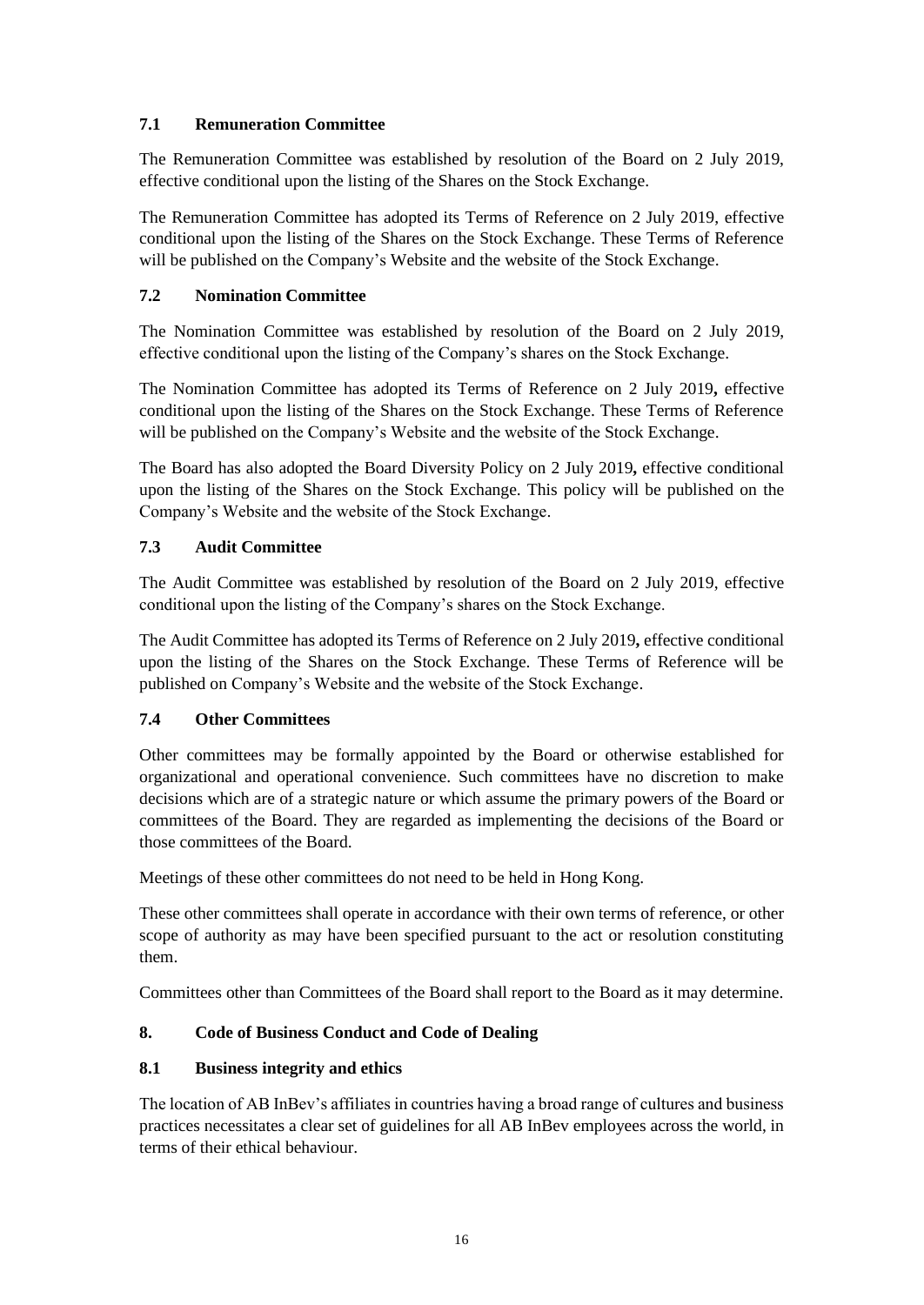In achieving its business objectives, both AB InBev and the Company emphasise the adherence to the highest standards of business integrity and ethics, as well as the respect of and compliance with all applicable national and supra-national laws and regulations.

The Company has adopted a code of business conduct (the *Code of Business Conduct*). Its precepts should be self-evident to anyone with an understanding of right and wrong and must be the context in which all business decisions are made, and it provides clear set of guidelines for all of the Company's employees.

The Code of Business Conduct is published on the Company's Website.

## **8.2 Transactions in Shares**

The Company has adopted the code of dealings in shares (the *Code of Dealing*). The Code of Dealing ensures that all employees, and particularly the Directors, ExCom or members of the senior management maintain the confidentiality of inside information that they may have or be thought to have and do not abuse, nor place themselves under suspicion of abusing such insider knowledge, especially in periods leading up to an announcement of financial results or of pricesensitive events or decisions.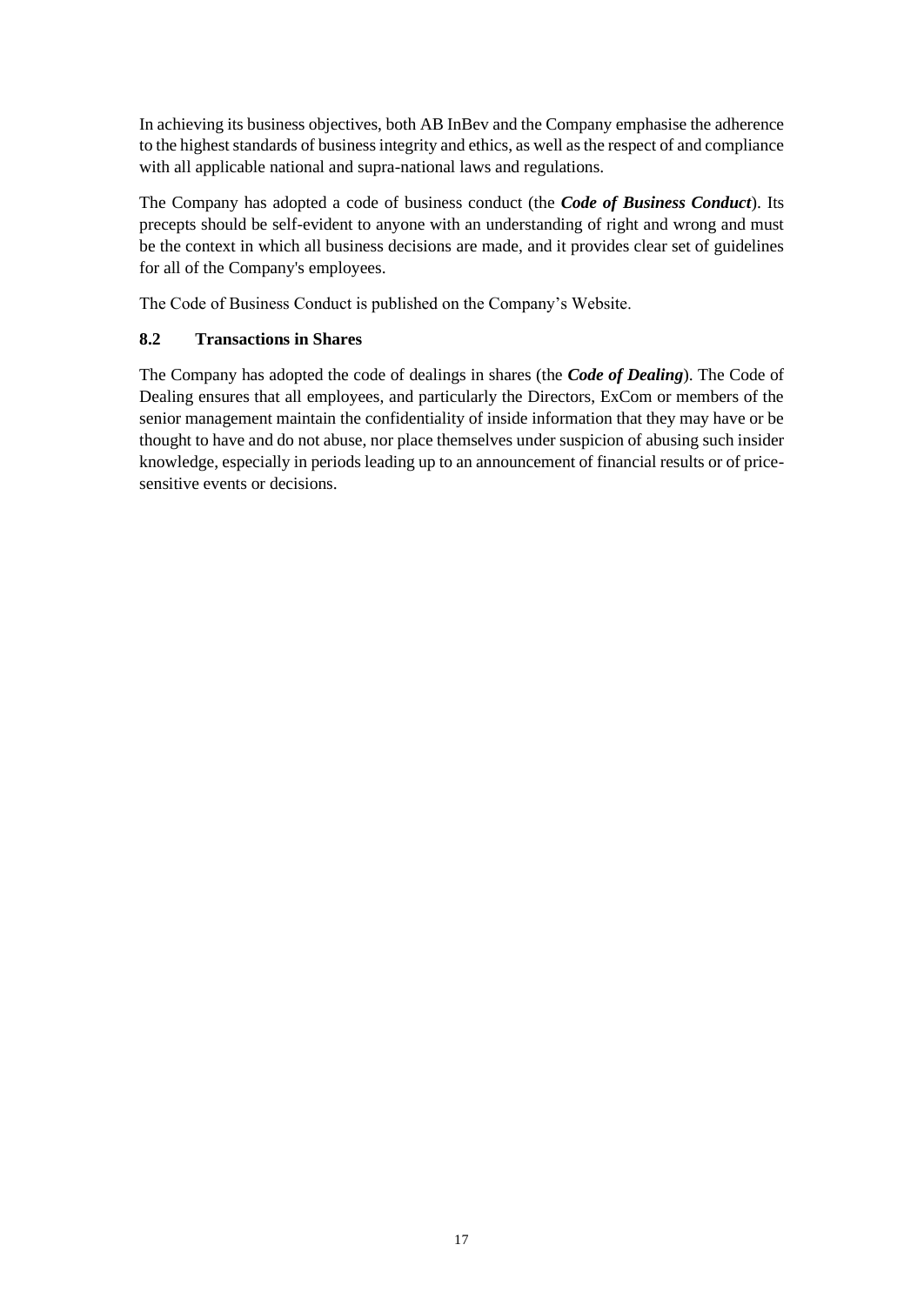#### **APPENDIX I**

## **SIZE TESTS FOR NOTIFIABLE TRANSACTIONS AND CONNECTED TRANSACTIONS**

#### **Five percentage ratio tests – to determine category of notifiable transactions**

#### **1. Assets ratio**

Value of total assets being the subject of the transaction

Consolidated total assets of the Issuer

#### **2. Profits ratio**

Net profit (after deducting all charges except taxation and before minority interests and extraordinary items) attributable to assets being the subject of the transaction

Net profit (after deducting all charges except taxation and before minority interests and extraordinary items) of the Issuer

#### **3. Revenue ratio**

Total revenue attributable to the assets being the subject of the transaction

Total revenue of the Issuer

#### **4. Consideration ratio**

Aggregate value of consideration given or received

Market capitalisation of the Issuer

#### **5. Equity capital ratio**

Number of shares to be issued by the Issuer as consideration (if any)

Total number of the Issuer's issued shares immediately before the transaction